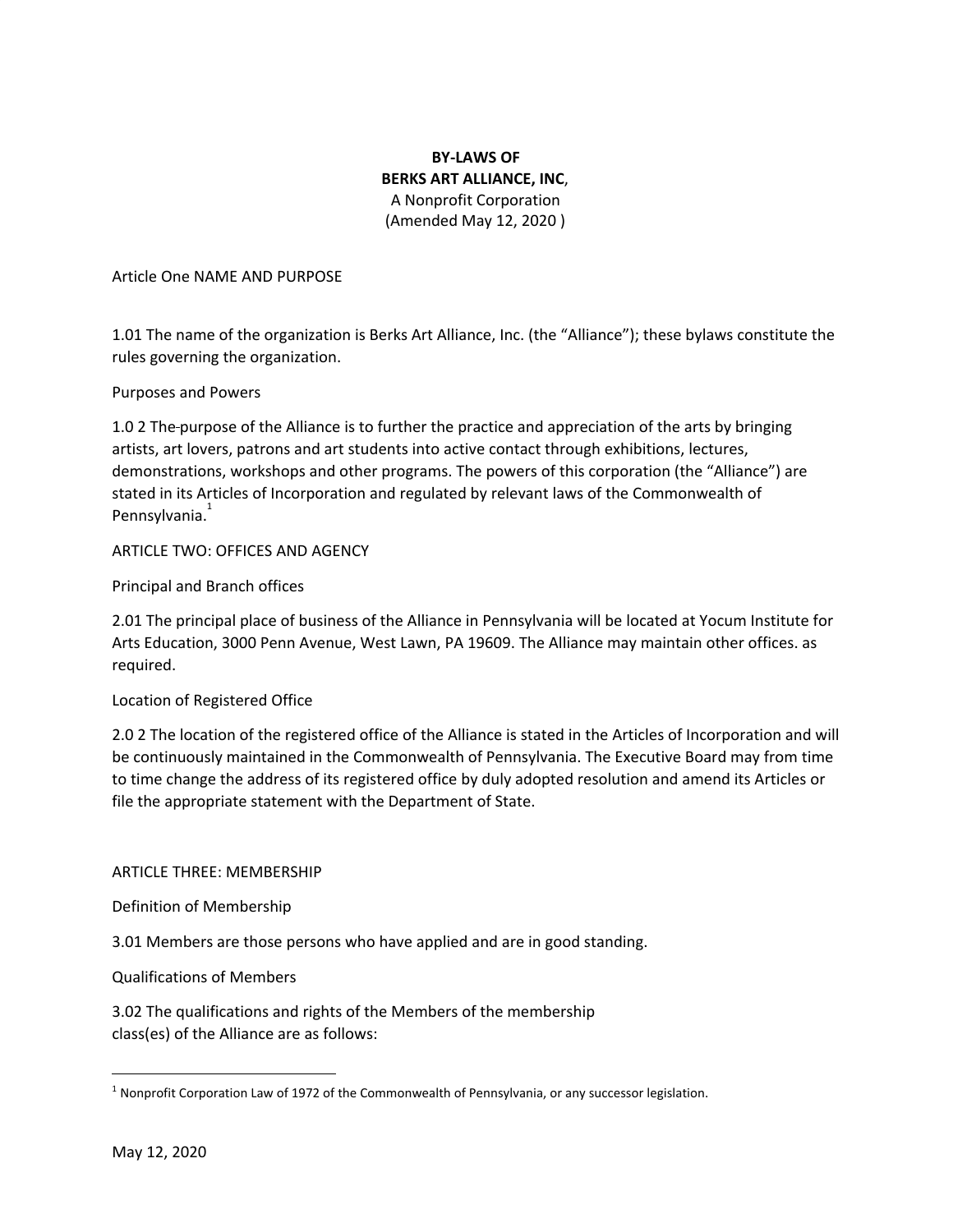(1) Anyone eighteen (18) years of age or older who resides in Berks or a nearby county at least a portion of each year who is interested in the purpose of the Alliance, and

(2) Pays annual dues.

Members' Dues

3.03 The annual dues payable to the Alliance by Members will be set by the Executive Board and approved by the membership. Members will be notified of any changes in writing or electronically. The first annual dues is payable with the application for membership. Future annual dues will be payable July 1st and will be delinquent after October 1st. Dues will be payable to the Membership Chair who shall maintain accurate records and turn them over to the Treasurer for deposit.

#### Meetings

3.04 Meetings of Members will be held at the Yocum Institute unless otherwise specified in the meeting call.

Regular Business Meetings

3.05 Regular business meetings will be held on the second Tuesday of each September, November, January, March and May.

#### Special Business Meetings

3.06 Special business meetings of the Members may be called by either of the following:

(1) The President.

(2) Written proposal of three (3) Members.

Notice of Special Business Meetings

3.07 Written or printed notice, stating the place, day and hour of the meeting and the purpose or purposes for which the meeting is called, must be announced not less than five (5) nor more than forty (40) days before the date of the meeting, either personally, by mail, or by any other method selected by the Executive Board.

Voting Rights of Members

3.08 Each Member whose dues are paid in full will be entitled to one (1) vote on each matter submitted to a vote of Members.

Quorum of Members

3.09 A quorum for a regular membership meeting is 1/10 of the membership.

Transferability of Membership

3.10 Membership in the Alliance cannot be transferred to another person.

Termination of Membership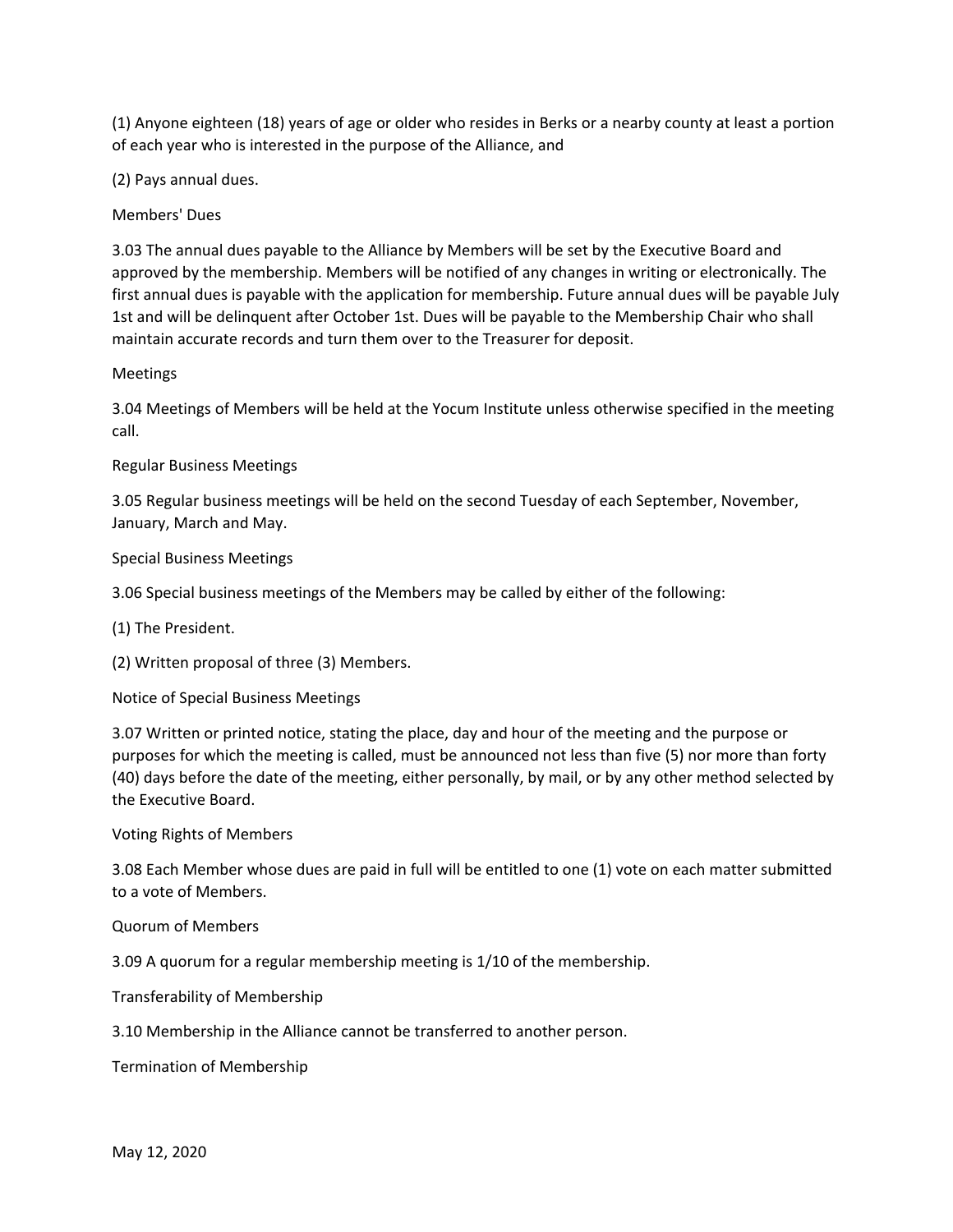3.11 Membership will terminate in the Alliance on either of the following events, and for no other reason:

(1) Receipt by the Executive Board of the written resignation of a Member.

(2) The death of a Member.

(3) The failure of a Member to pay his/her annual dues on or before their due date.

(4) For cause, inconsistent with membership, after notice, trial and conviction by two-thirds (2/3) majority vote of Members present.

However, a Member terminating membership status for reasons other than death may be completely and automatically reinstated if correcting the cause of termination before formal adoption by the Executive Board of a resolution acknowledging such termination.

#### ARTICLE FOUR: EXECUTIVE BOARD

Definition of Executive Board

4.01 The Executive Board is that group of persons vested with the management of the business and affairs of the Alliance between regular business meetings provided the transaction of such business does not exceed \$625.

1. Any expenditure over \$625 needs to be brought by the Executive Board to the Membership ratify.

2. Those expenditures \$625 and under may be adopted by the Board and implemented without a general Membership vote.

Structure of Board

4.02 The Executive Board will be composed of the President, Vice President, Program Chair, Membership Chair, Recording Secretary, Corresponding Secretary, and Treasurer.

Terms of Members of Executive Board

4.03 The Members constituting the Executive Board will be elected for a term of One (1) year. Each Member will hold office for the term for which they are elected and until a successor has been selected and qualified.

#### Vacancies on the Board

4.04 Any vacancy occurring in the Executive Board will be filled by election by the Members at a special meeting to be called by the Executive Board. The new Executive Board Member elected to fill the vacancy will serve for the unexpired term of the predecessor in office.

Place of Executive Board Meetings

4.05 Meetings of the Executive Board will be held at the registered office of the Alliance or at any other place decided and announced in advance by the board.

Executive Board Meetings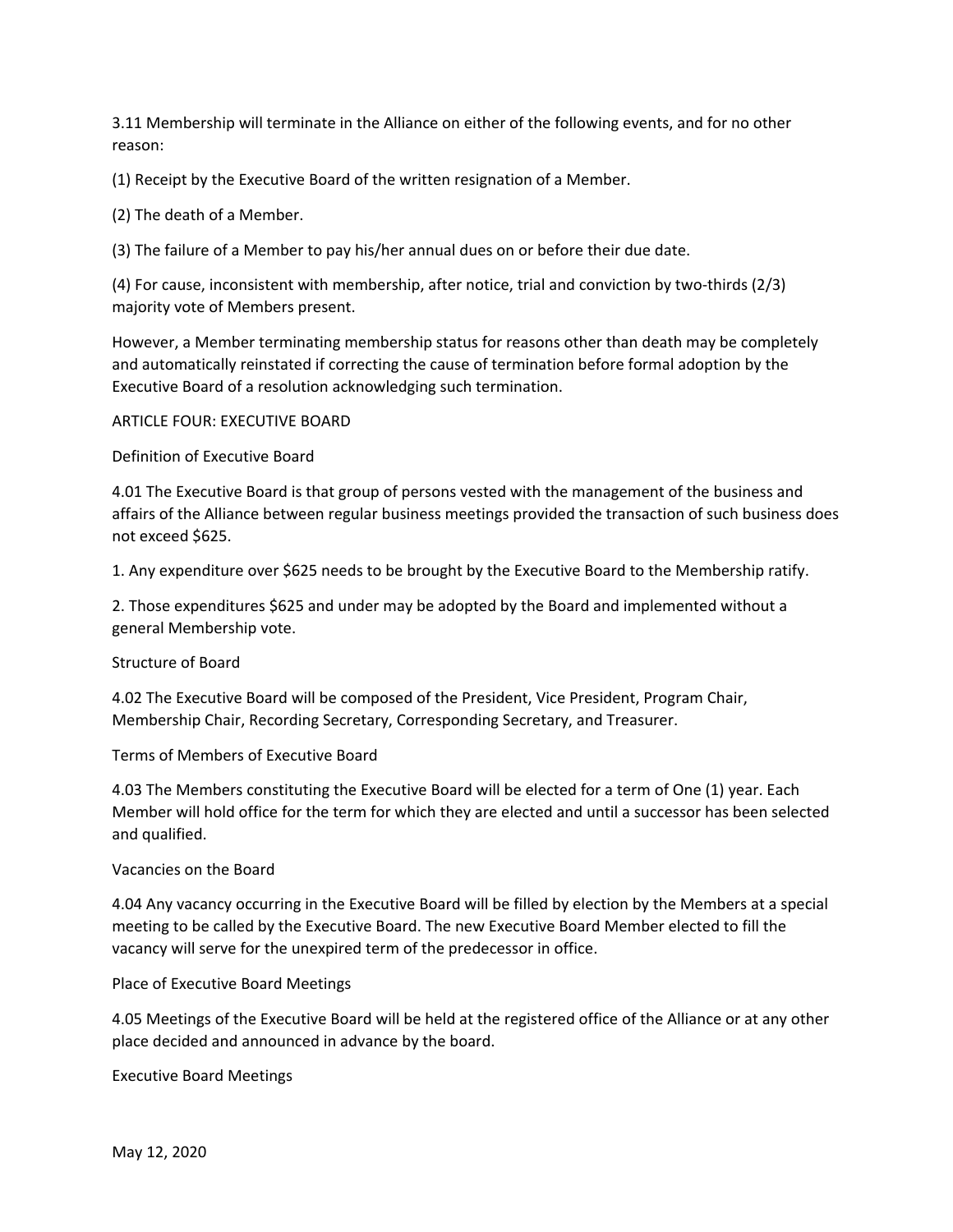4.05 Meetings of the Executive Board shall be called by the President.

Quorum of Board Members

4.06 A majority of the whole Executive Board will constitute a quorum. A vote of a majority of the Board Members present at a meeting at which a quorum is present will be the act of the Executive Board unless otherwise required.

### ARTICLE FIVE: OFFICERS

### Roster of Officers

- 5.01 The Officers of the Alliance will consist of the following:
- (1) President.
- (2) Vice President
- (3) Program Chair
- (4) Membership Chair
- (5) Recording Secretary.
- (6) Corresponding Secretary.
- (7) Treasurer.

#### Duties of Officers

5.02 President. The President shall preside at all meetings of the Alliance and of the Executive Board. The President shall call the meetings of the Executive Board. The President shall appoint special officers, standing committee chairmen, and special committees. He/She shall be an ex officio member of all committees, except the Nominating Committee. He/She shall submit an annual report in writing.

5.03 Vice President. Will Act as assistant to the President as needed and conduct meetings if the President is not able to do so for any reason. Learn the duties of the President and may stand for nomination as President when the president retires from office.

5.04 Programs Chair. The Programs Chair in the absence of the President and Vice President shall perform the duties of that office. The Programs Chair shall be chair of the Program Committee which shall arrange for the recreational or educational portion of all regular or special business meetings.

5.05 Membership Chair. The Membership Chair shall be chair of the Membership Committee. He/She will collect dues, keep accurate records of active Members, receive applications for membership, and turn all money over to the Treasurer for deposit into the Alliance bank accounts.

5.06 Recording Secretary. The Recording Secretary shall keep a record of the proceedings of the meetings of the Alliance and the Executive Board.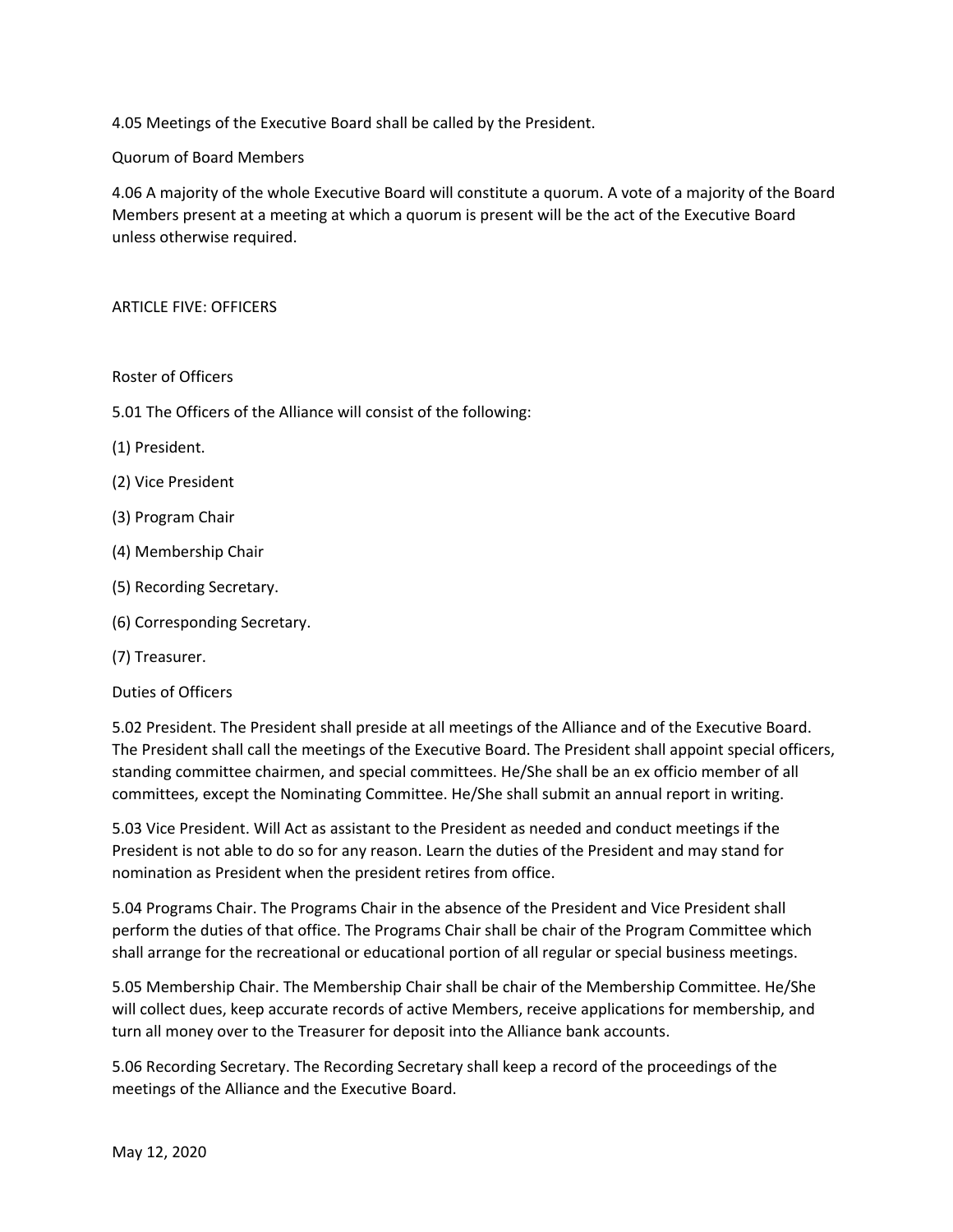5.07 Corresponding Secretary. The Corresponding Secretary shall conduct all correspondence, including electronic correspondence, as may be requested by the President, the Alliance, or the Executive Board for the benefit of the Alliance and its members.

5.08 Treasurer. The Treasurer will collect dues from the Membership Chair for deposit, and receive all other monies due the Alliance. All bills are to be paid by the Treasurer, who shall keep an accurate account of the receipts and disbursements and be prepared to report on the financial condition of the Alliance at each business meeting.

# Election of Officers

5.09 Officers shall be elected at the annual meeting. Nominations of officers shall be presented in the April Palette, or other Alliance publication, either in print or electronically, and at the May annual meeting by a nominating committee composed of three (3) Members appointed by the President. Nominations may be made from the floor for each office, provided prior consent has been obtained from each nominee. The term of office shall be for one (1) year. Installation of officers shall occur immediately after the election. After the installation, the new President shall appoint committee chairs to serve during their term of office. Committee chairs may select assistants.

# Removal of Officers

5.10 Any Officer elected or appointed to office may be removed by the persons authorized under these By-Laws to elect or appoint such Officers whenever in their judgment the best interests of the Alliance will be served. However, such removal will be without prejudice to any contract rights of the Officer so removed.

# ARTICLE SIX: INFORMAL ACTION

# Waiver of Notice

6.01 Whenever any notice whatever is required to be given under the provisions of the Nonprofit Corporation Law of 1972, the Articles of Incorporation of the Alliance, or these By-Laws, a waiver of such notice in writing signed by the person or persons entitled to notice, whether before or after the time stated in such waiver, will be deemed equivalent to the giving of such notice.

# ARTICLE SEVEN: COMMITTEES

7.01 The President, upon his/her installation, shall appoint the following standing committee chairs:

- (1) Exhibition
- (2) Publicity
- (3) Hospitality
- (4) Palette
- (5) Workshops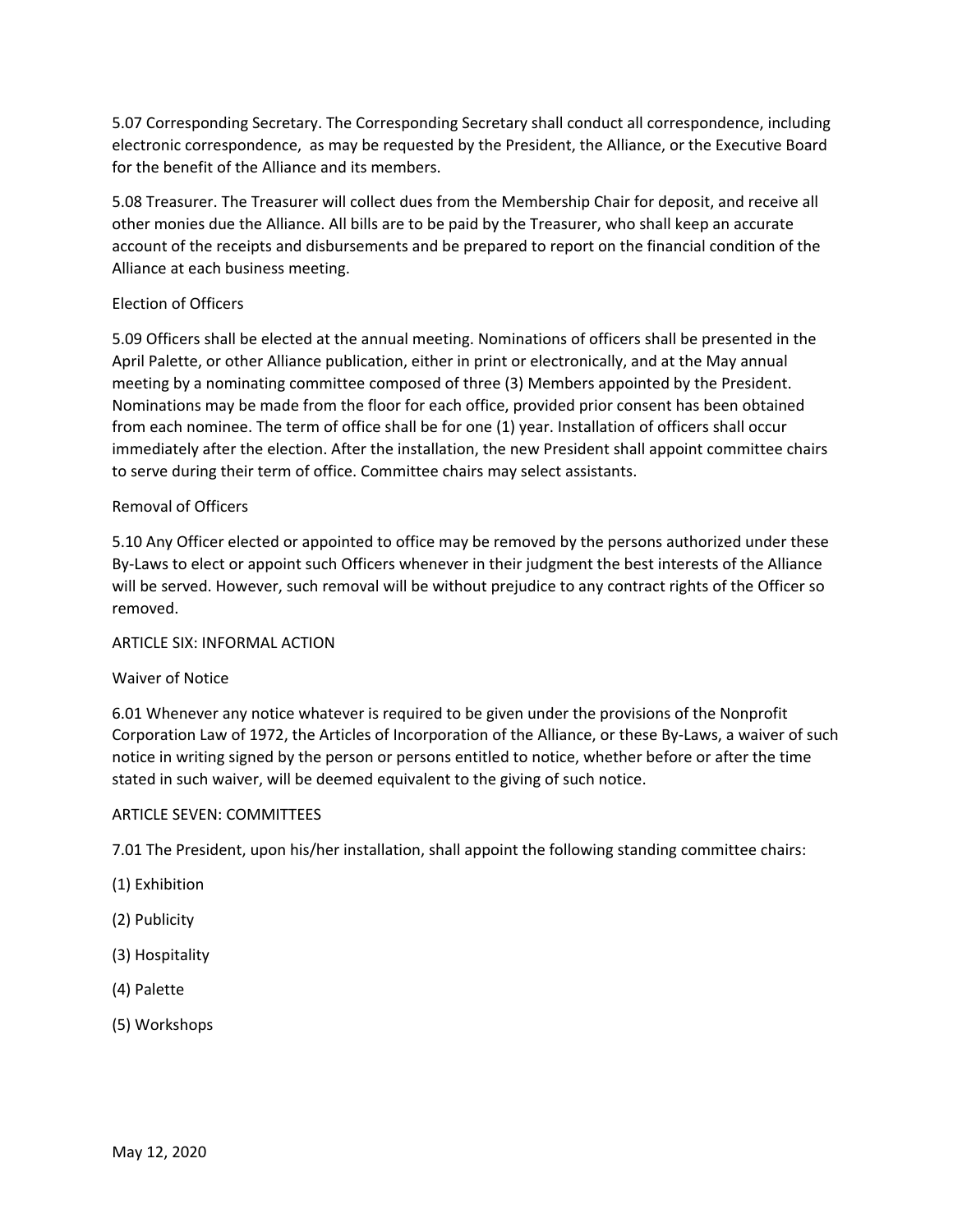7.02 The President, prior to the May meeting shall appoint a special auditing committee. All financial accounts shall be audited by this committee. All money and records should be turned over to the new Treasurer in good order.

7.03 The President may appoint such special committees from time to time as the business of the Alliance may require.

7.04 Responsibilities of the Exhibition Committee include aiding show or exhibit chairmen in planning and setting up Alliance exhibits and answering procedural questions.

7.05 The Publicity Committee shall arrange means of publicizing and advertising the activities of the Alliance to promote the work and welfare of the group as a whole including print, digital, social, and broadcast media.

7.06 The Hospitality Committee shall arrange for hosts at meetings and exhibits and shall act as consultant on choices of refreshments to be served.

7.07 The Palette Committee shall edit/design the Palette 5 times a year which shall publish the last week of December, February, April, August, and October.

7.08 The Workshops Committee shall plan and oversee workshops for members.

# ARTICLE EIGHT: OPERATIONS

Fiscal Year

8.01 The fiscal year of the Alliance will end June 30.

# Execution of Documents

8.02 Except as otherwise provided by law, checks, account withdrawals and transfers between banks or savings accounts will be signed by the Treasurer. Promissory notes and other debt agreements of the Alliance will be signed by the Treasurer and countersigned by the President. Contracts, leases, or other instruments executed in the name of and on behalf of the Alliance will be signed by the Secretary and countersigned by the President, and will have attached copies of the resolutions of the Executive Board certified by the Secretary authorizing their execution.

# Books and Records

8.03 The Alliance will keep correct and complete books and records of account, and will also keep minutes of the proceedings of its Members, Executive Board and Committees. The Alliance will keep at its registered office or principal place of business a membership register giving the names and addresses of the membership of each, and the original or a copy of its By-Laws, including amendments to date, certified by the Secretary.

# Inspection of Books and Records

8.04 All books and records of the Alliance may be inspected by any Member, or their agent or attorney, for any proper purpose at any reasonable time on written demand under oath stating such purpose.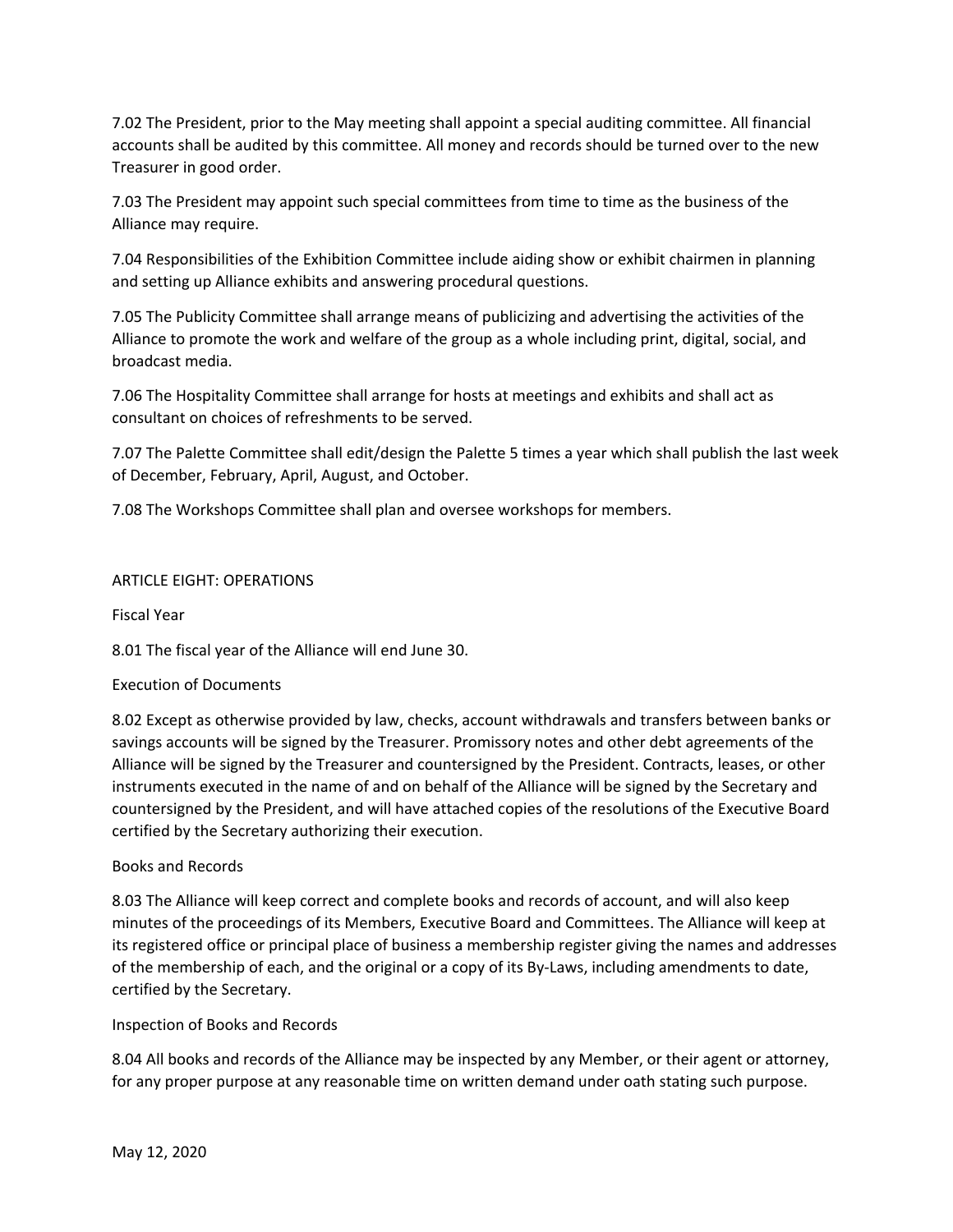Financial records shall be destroyed after a period of two fiscal years has elapsed except as required by law.

# Nonprofit Operations

8.05 The Alliance will not have or issue shares of stock. No dividend will be paid, and no part of the income of the Alliance will be distributed to its Members, Board Members or Officers. However, the Alliance may pay compensation in a reasonable amount to Members, Officers or Board Members for services rendered.

8.06 Upon dissolution of the Alliance assets may not be distributed to any officer, board member, member, or other individual. Assets remaining after all obligations have been satisfied must be assigned to the Yocum Institute for Arts Education or to another nonprofit, art-related organization, duly recognized by the laws or regulations of the Commonwealth of Pennsylvania or the Government of the United States of America, such as GoggleWorks Center for the Arts, Art Plus Gallery, and/or the Berks Arts Council, wholly or in part, by resolution of the Board of Directors and any surviving members.

### Loans to Management

8.07 The Alliance will make no loans to any of its Board Members or Officers.

### Use of Alliance Quarters

8.08 Alliance Quarters may be used as a place to conduct workshops or private classes by any Member in good standing and with prior approval of Yocum Institute as lessee. Arrangements for a private class shall be approved at a business meeting. Any Member using the Alliance Quarters for the purpose of shows or classes is responsible for the proper cleanup of the Quarters immediately upon the completion of such activity. The Alliance may charge Members sales commissions at exhibits and private lessons by Members in Alliance Quarters.

#### ARTICLE NINE: AMENDMENT

9.01 Any proposed amendment to these By-Laws, whether submitted by any three (3) Members or by any Member of the Executive Board, shall be submitted to the Members at a regular or special business meeting. A majority of those voting is required for adoption.

#### Appendix I: Special Rules

# Additional Committees

1.01 The following committees may be appointed by the President as needed, including as standing committees:

- (1) Sunshine
- (2) Bus Trip
- (3) Studio Liaison